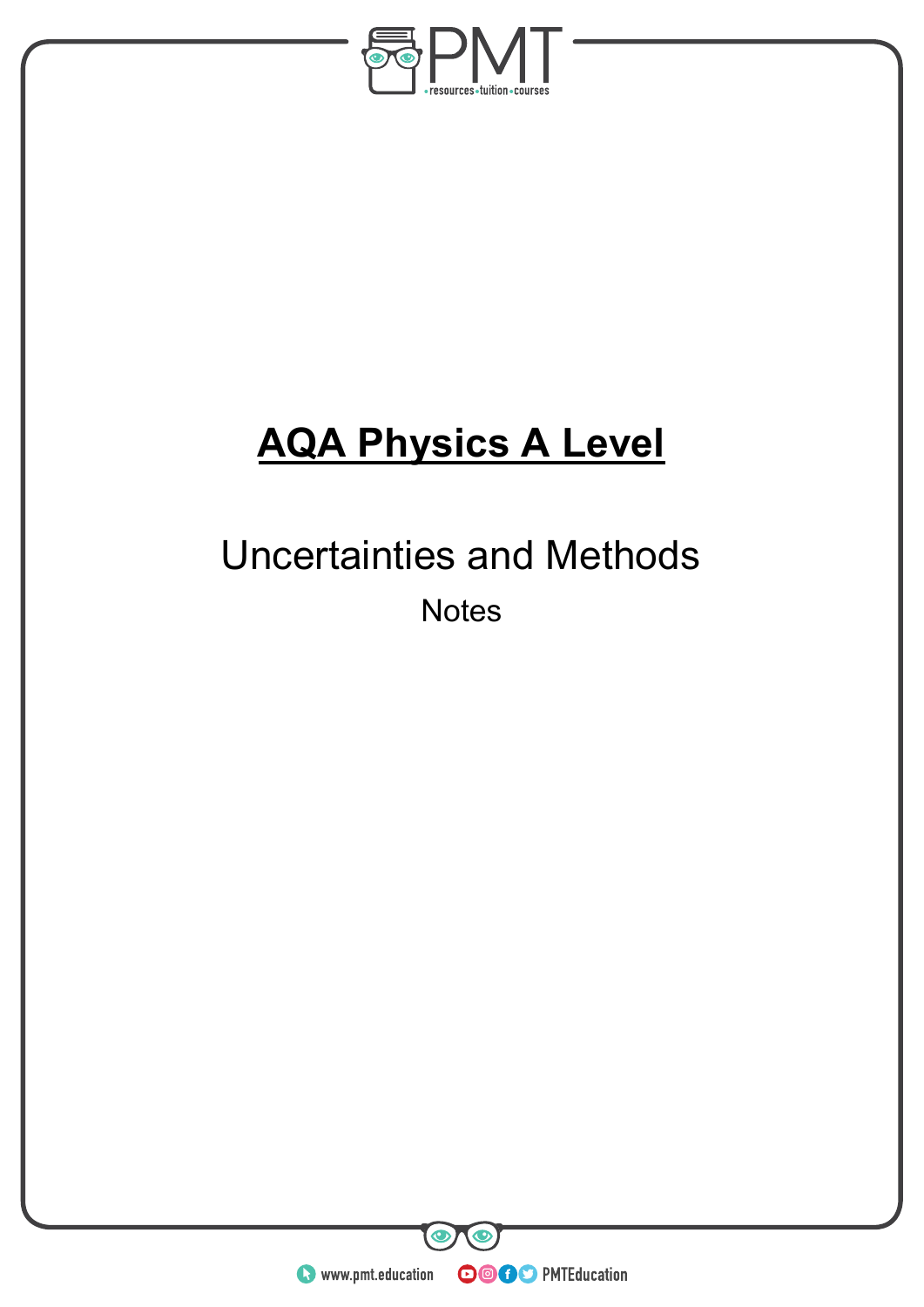

### **3.1 Measurements and their errors**

#### **3.1.1 - Uses of SI units and their prefixes**

SI units are the fundamental units, they are made up of:

- $\bullet$  Mass (m): kg (kilograms)
- $\bullet$  Length (I):  $m$  (metres)
- $\bullet$  Time (t): s (seconds)
- Amount of substance (n): mol (moles)
- Temperature (t):  $K$  (kelvin)
- Electric current (I):  $A$  (amperes)

The SI units of quantities can be derived by their equation, e.g. F=ma

For example, to find the SI units of force  $(F)$  multiply the units of mass and acceleration  $kg \times$  $\text{m} \text{ } s^{-2}$  gives kgm s<sup>-2</sup> (Also known as N)

The SI units of voltage can be found by a series of steps:

- $V = \frac{E}{Q}$  where E is energy and Q is charge,  $E = \frac{1}{2} m v^2$  so the SI units for energy is kg  $m^2 s^{-2}$  (the units for speed (v) are  $ms^{-1}$  so squaring these gives  $m^2 s^{-2}$  *sm*<sup>2</sup>s<sup>-2</sup> *sm*
- $Q=It$  (where I is current) so the units for Q are As (ampere seconds)
- So  $V = \frac{kgm^2s^{-2}}{As}$   $V = kgm^2s^{-3}A^{-1}$

Below are the prefixes which could be added before any of the above SI units:

| Name  | Symbol | <b>Multiplier</b> |
|-------|--------|-------------------|
| Tera  | Τ      | $10^{12}$         |
| Giga  | G      | 10 <sup>9</sup>   |
| Mega  | M      | 10 <sup>6</sup>   |
| Kilo  | k      | 10 <sup>3</sup>   |
| Centi | C      | $10^{-2}$         |
| Milli | m      | $10^{-3}$         |
| Micro | μ      | $10^{-6}$         |
| Nano  | n      | $10^{-9}$         |
| Pico  | р      | $10^{-12}$        |
| Femto | f      | $10^{-15}$        |

Some examples:

6pF (picofarads) is  $6 \times 10^{-12}$  F

9G $\Omega$  (gigaohms) is 9 x 10<sup>9</sup>  $\Omega$ 

10 $\mu$ m (micrometres) is 10 x 10 $^6$  m

**OOOO** PMTEducation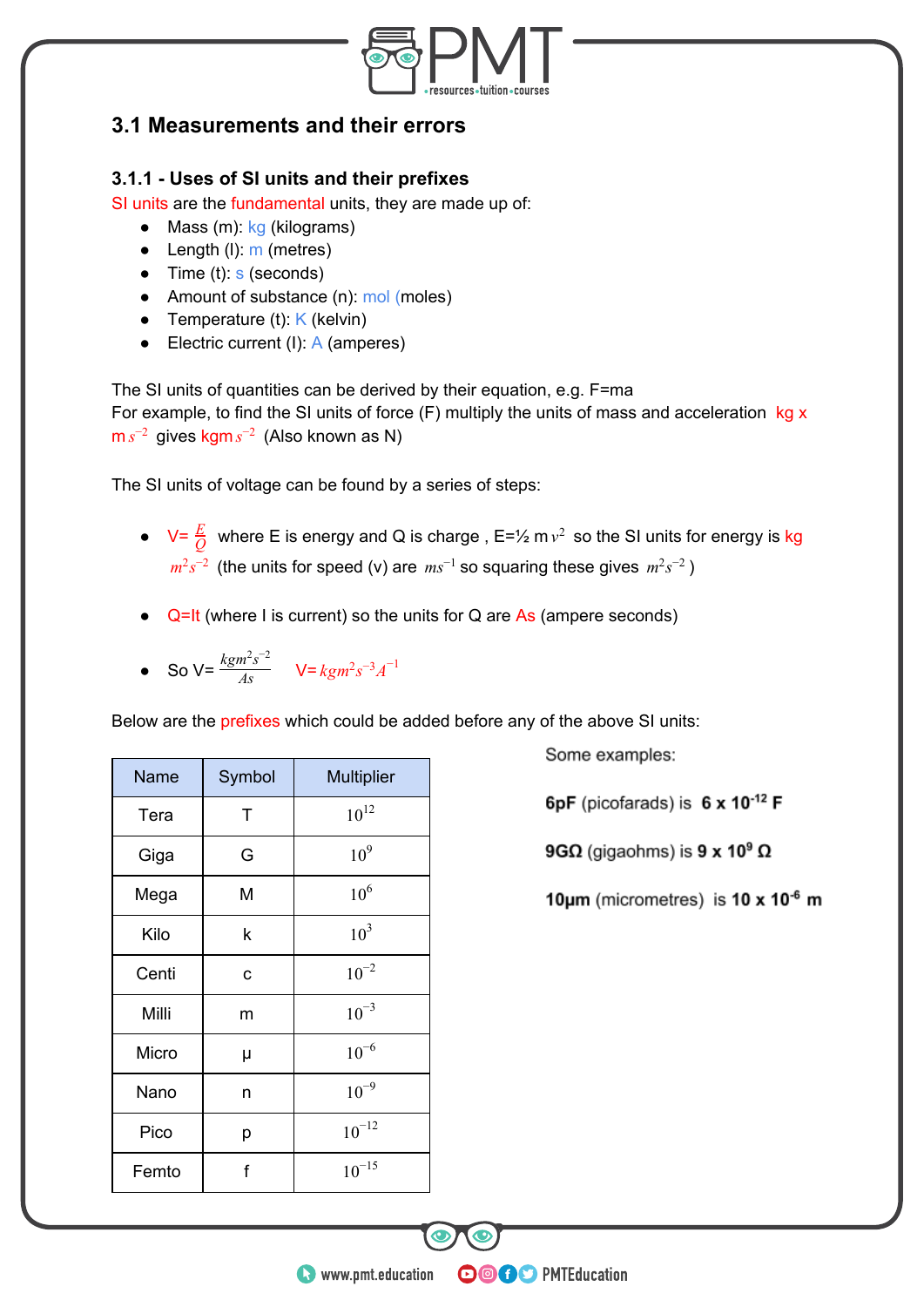

Converting mega electron volts to joules: 1eV=1.6x  $10^{-19}$  J

| e.g. convert 76 MeV to joules:                          |                      |
|---------------------------------------------------------|----------------------|
| First, convert from MeV to eV by multiplying by $10^6$  | 76 x $10^6$ eV       |
| Then convert to joules by multiplying by $1.6x10^{-19}$ | 1.216 x $10^{-11}$ J |

Converting kWh (kilowatt hours) to Joules:

1 kW = 1000 J/s 1 hour= 3600s 1kWh = 1000 x 3600 =  $3.6x 10^6$  J  $= 3.6 MJ$ 

**O** www.pmt.education **COO** PMTEducation

 $\bigcirc$ 

 $\bullet$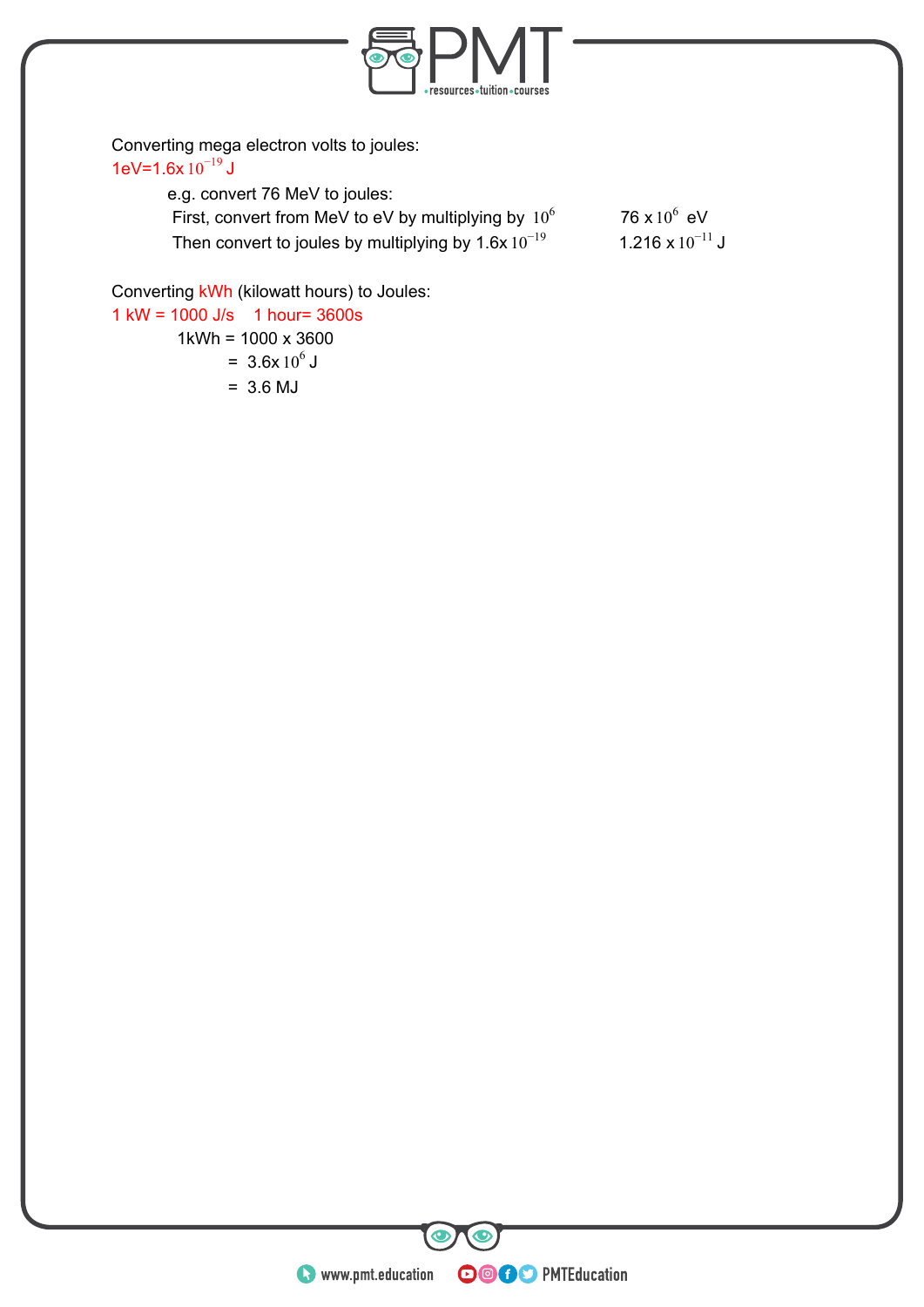

#### **3.1.2 - Limitation of Physical Measurements**

Random errors affect precision, meaning they cause differences in measurements which causes a spread about the mean. You cannot get rid of all random errors.

An example of random error is electronic noise in the circuit of an electrical instrument To reduce random errors:

- Take at least 3 repeats and calculate a mean, this method also allows anomalies to be identified
- Use computers/data loggers/cameras to reduce human error and enable smaller intervals
- Use appropriate equipment, e.g a micrometer has higher resolution (0.1 mm) than a ruler (1 mm)

Systematic errors affect accuracy and occur due to the apparatus or faults in the experimental method. Systematic errors cause all results to be too high or too low by the same amount each time.

An example is a balance that isn't zeroed correctly (zero error) or reading a scale at a different angle (this is a parallax error).

To reduce systematic error:

- Calibrate apparatus by measuring a known value (e.g. weigh 1 kg on a mass balance), if the reading is inaccurate then the systematic error is easily identified
- in radiation experiments correct for background radiation by measuring it beforehand and excluding it from final results
- read the meniscus (the central curve on the surface of a liquid) at eye level (to reduce parallax error) and use controls in experiments

| <b>Precision</b>       | Precise measurements are consistent, they fluctuate slightly about a mean<br>value - this doesn't indicate the value is accurate                   |
|------------------------|----------------------------------------------------------------------------------------------------------------------------------------------------|
| <b>Repeatability</b>   | If the original experimenter can redo the experiment with the same<br>equipment and method then get the same results it is repeatable              |
| <b>Reproducibility</b> | If the experiment is redone by a different person or with different techniques<br>and equipment and the same results are found, it is reproducible |
| <b>Resolution</b>      | The smallest change in the quantity being measured that gives a<br>recognisable change in reading                                                  |
| <b>Accuracy</b>        | A measurement close to the true value is accurate                                                                                                  |

The uncertainty of a measurement is the bounds in which the accurate value can be expected to lie e.g.  $20^{\circ}C \pm 2^{\circ}C$ , the true value could be within 18-22 $^{\circ}C$ 

Absolute Uncertainty: uncertainty given as a fixed quantity e.g.  $7 \pm 0.6$  V Fractional Uncertainty: uncertainty as a fraction of the measurement e.g.  $7 \pm \frac{3}{35}$  V 35 Percentage Uncertainty: uncertainty as a percentage of the measurement e.g.  $7 \pm 8.6\%$  V

**OOOO** PMTEducation

**C** www.pmt.education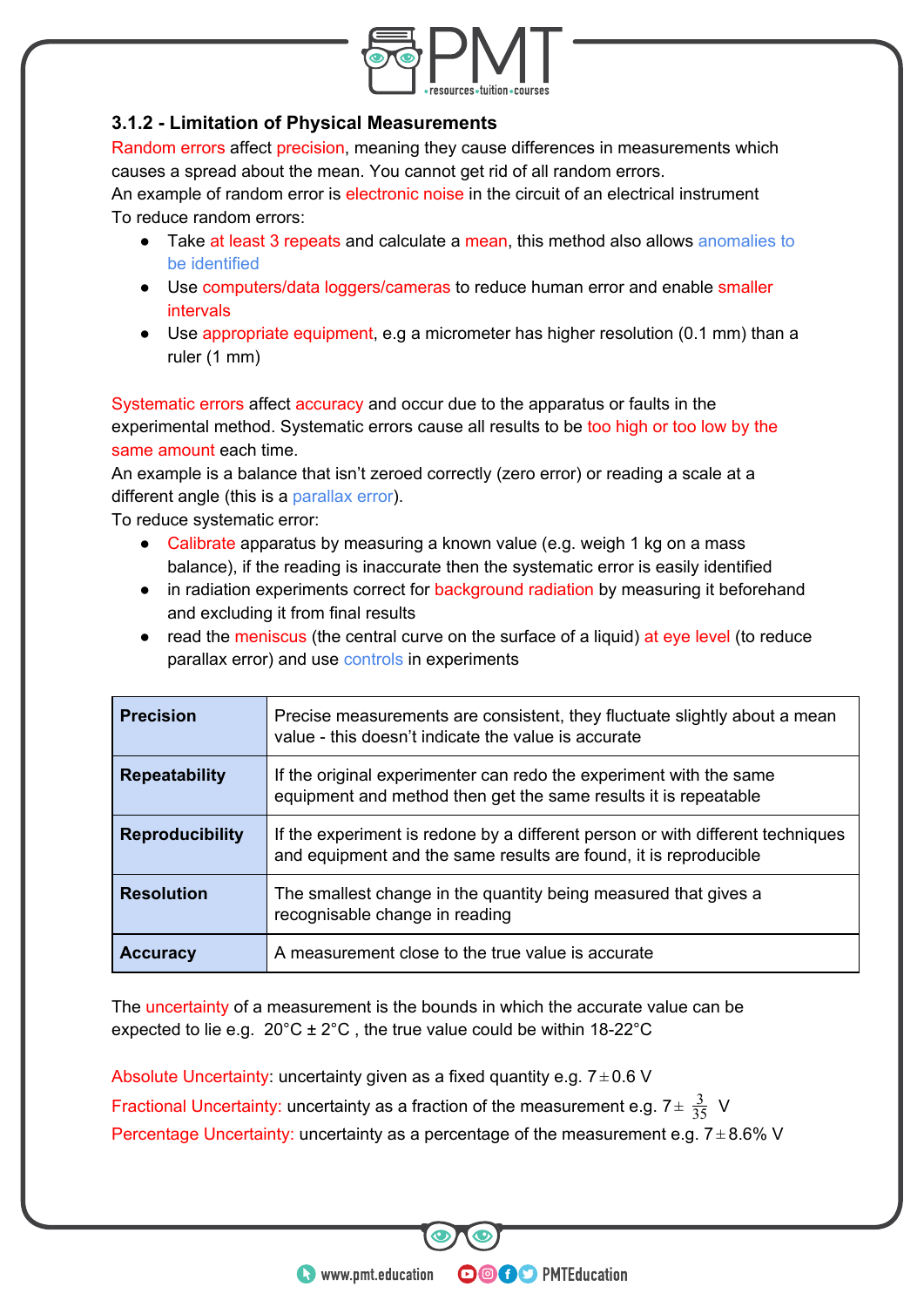

To reduce percentage and fractional uncertainty measure larger quantities e.g. a longer rope.

#### Resolution and Uncertainty

Readings are when one value is found e.g. reading a thermometer, measurements are when the difference between 2 readings is found, e.g. a ruler (as both the starting point and end point are judged).

The uncertainty in a reading is  $\pm$  half the smallest division,

e.g. for a thermometer the smallest division is 1°C so the uncertainty is ±0.5°C The uncertainty in a measurement is at least  $\pm 1$  smallest division,

 e.g. a ruler, must include both the uncertainty for the start and end value, as each end has  $\pm 0.5$ mm, they are added so the uncertainty in the measurement is  $\pm 1$ mm Digital readings and given values will either have the uncertainty quoted or assumed to be  $\pm$ the last significant digit e.g.  $3.2 \pm 0.1$  V, the resolution of an instrument affects its uncertainty

For repeated data the uncertainty is half the range (largest - smallest value), show as mean ±  $\frac{range}{2}$ 

You can reduce uncertainty by fixing one end of a ruler as only the uncertainty in one reading is included. You can also reduce uncertainty by measuring multiple instances, E.g.to find the time for 1 swing of a pendulum, measure the time for 10 e.g. 10 swings in 6.2  $\pm$  0.1 s, the time for 1 swing is 0.62  $\pm$  0.01s (the uncertainty is also divided by 10)

Uncertainties should be given to the same number of significant figures as the data.

Combining uncertainties

● Adding / subtracting data- ADD ABSOLUTE UNCERTAINTIES

E.g. A thermometer with an uncertainty of  $\pm 0.5$  K shows the temperature of water falling from

 $298 \pm 0.5$  K to  $273 \pm 0.5$ K, what is the difference in temperature?

298-273= 25K  $0.5+0.5=1K$  (add absolute uncertainties) difference=  $25\pm 1K$ 

**OOOO** PMTEducation

Multiplying/dividing data- ADD PERCENTAGE UNCERTAINTIES

E.g. a force of 91  $\pm$  3 N is applied to a mass of 7  $\pm$  0.2 kg, what is the acceleration of the mass?

a=F/m =91/7 =13m *s* −2 percentage uncertainty=  $\frac{uncertainty}{value} \times 100$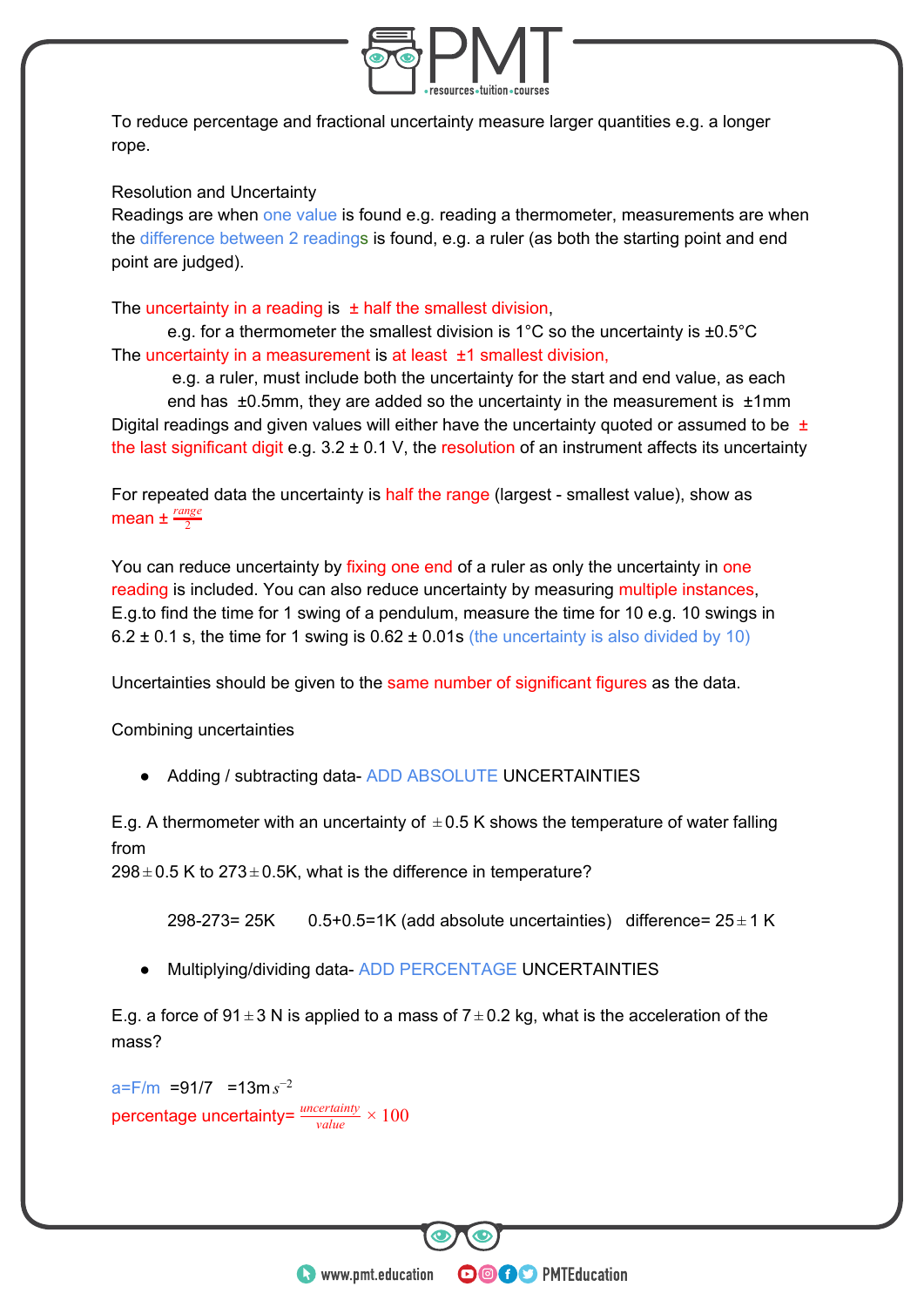

Work out % uncertainties  $\frac{3}{91} \times 100 + \frac{0.2}{7} \times 100 = 3.3\% + 2.9\%$ add % uncertainties

 $= 6.2%$ 

So a=  $13 \pm 6.2\%$  m  $s^{-2}$  6.2% of 13 is 0.8  $a=13 \pm 0.8 \text{ m} s^{-2}$ 

Raising to a power- MULTIPLY PERCENTAGE UNCERTAINTY BY POWER

The radius of a circle is  $5 \pm 0.3$  cm, what is the percentage uncertainty in the area of the circle?

Area = π x 25 =78.5 *cm*<sup>2</sup>

area=π*r* 2

% uncertainty in radius=  $\frac{0.3}{5}$   $\times$  100 = 6% % uncertainty in area= 6 x 2 (2 is the power from  $r^2$ )

 $= 12%$ 

 $78.5 \pm 12\%$  cm<sup>2</sup>

Uncertainties and graphs

Uncertainties are shown as error bars on graphs,

e.g. if the uncertainty is 5mm then have 5 squares of error bar on either side of the point A line of best fit on a graph should go through all error bars (excluding anomalous points)

The uncertainty in a gradient can be found by lines of best and worst fit, this is especially useful when the gradient represents a value such as the acceleration due to gravity:

- Draw a steepest and shallowest line of worst fit, it must go through all the error bars
- Calculate the gradient of the best and worst line, the uncertainty is the difference between the best and worst gradients

percentage uncertainty = 100% (modulus lines show it's *best gradient* <sup>|</sup>*best gradient*−*worst gradient*<sup>|</sup> ×

always positive)

When the best and worst lines have different y intercepts, you can find the uncertainty in the y-intercept, which is |best y intercept-worst y intercept|

**OOOO** PMTEducation

percentage uncertainty = *best <sup>y</sup> intercept* 100% <sup>|</sup>*best <sup>y</sup> intercept*−*worst <sup>y</sup> intercept*<sup>|</sup> ×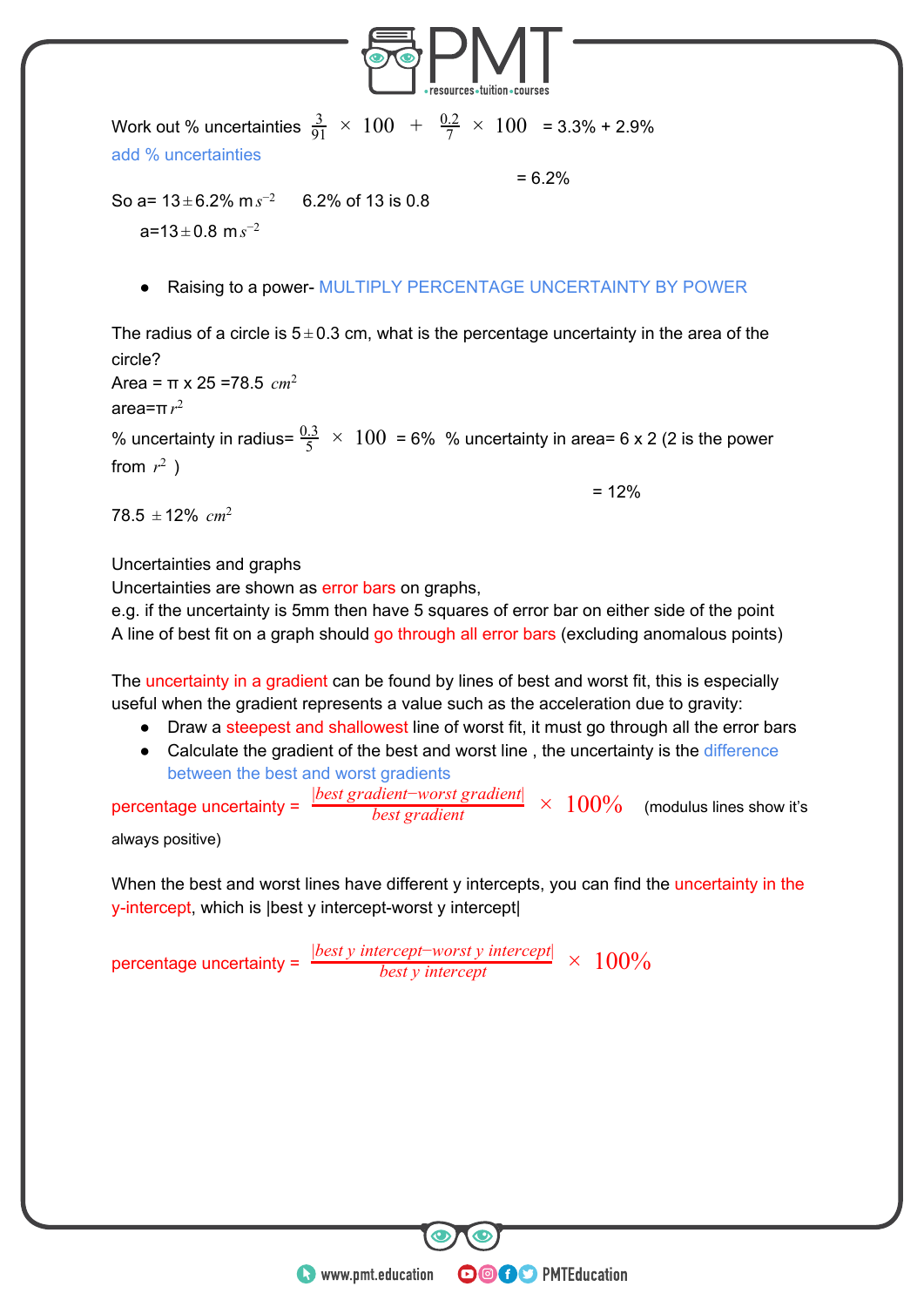

#### **3.1.3 - Estimation of physical quantities**

Orders of magnitude - Powers of ten which describe the size of an object, and which can also be used to compare the sizes of objects

E.g The diameter of nuclei have an order of magnitude of around  $10^{-14}$  m.

100 m is two orders of magnitude greater than 1m

You may be asked to give a value to the nearest order of magnitude, here you must simply calculate the value the question is asking you for and give it only as a power of ten E.g If the diameter of a hydrogen atom is 1.06  $\times$   $10^{-10}$  m, find the approximate area of the entire atom (assuming it is perfectly spherical), to the nearest order of magnitude. Find the area using  $A = \pi r^2$  $\pi \times (0.53 \times 10^{-10})^2 = 8.82 \times 10^{-21} \text{ m} = 1 \times 10^{-20} \text{ m (to 1 s.f)}$ Therefore the area to the nearest order of magnitude is  $10^{-20}$  m.

Estimation is a skill physicists must use in order to approximate the values of physical quantities, in order to make comparisons, or to check if a value they've calculated is reasonable.

#### Experiment design

Variables - quantities that have potential to change Independent variable - the variable changed in an experiment Dependent variable - variable that is measured in an experiment Control variables - variables that are kept constant in an experiment

#### Apparatus and techniques

Think about what units the measurements will be in and the range over which you'll take them, a pilot experiment (a small scale experiment in preparation) can help plan this so the most appropriate apparatus can be chosen e.g. not using a mass that is too heavy The experiment must test what it sets out to and have a clear method, controlled variables, appropriate apparatus and techniques, and a method that gives precise results and is safe and ethical.

Risks and hazards must be identified and safety measures taken e.g. radiation shielding, work ethically by not harming animals and the environment

#### Data

Discrete - only certain values can be taken, e.g. number of objects. Display on scatter graphs and bar charts

Continuous - can take any value on a scale e.g. current in a circuit. Display on line or scatter graph

Categoric - values that can be sorted into categories e.g. types of material. Display on a pie or bar chart

Ordered - data that can be put in ordered categories e.g. low, medium,high. Bar charts can display ordered data

**OOOO** PMTEducation

**C** www.pmt.education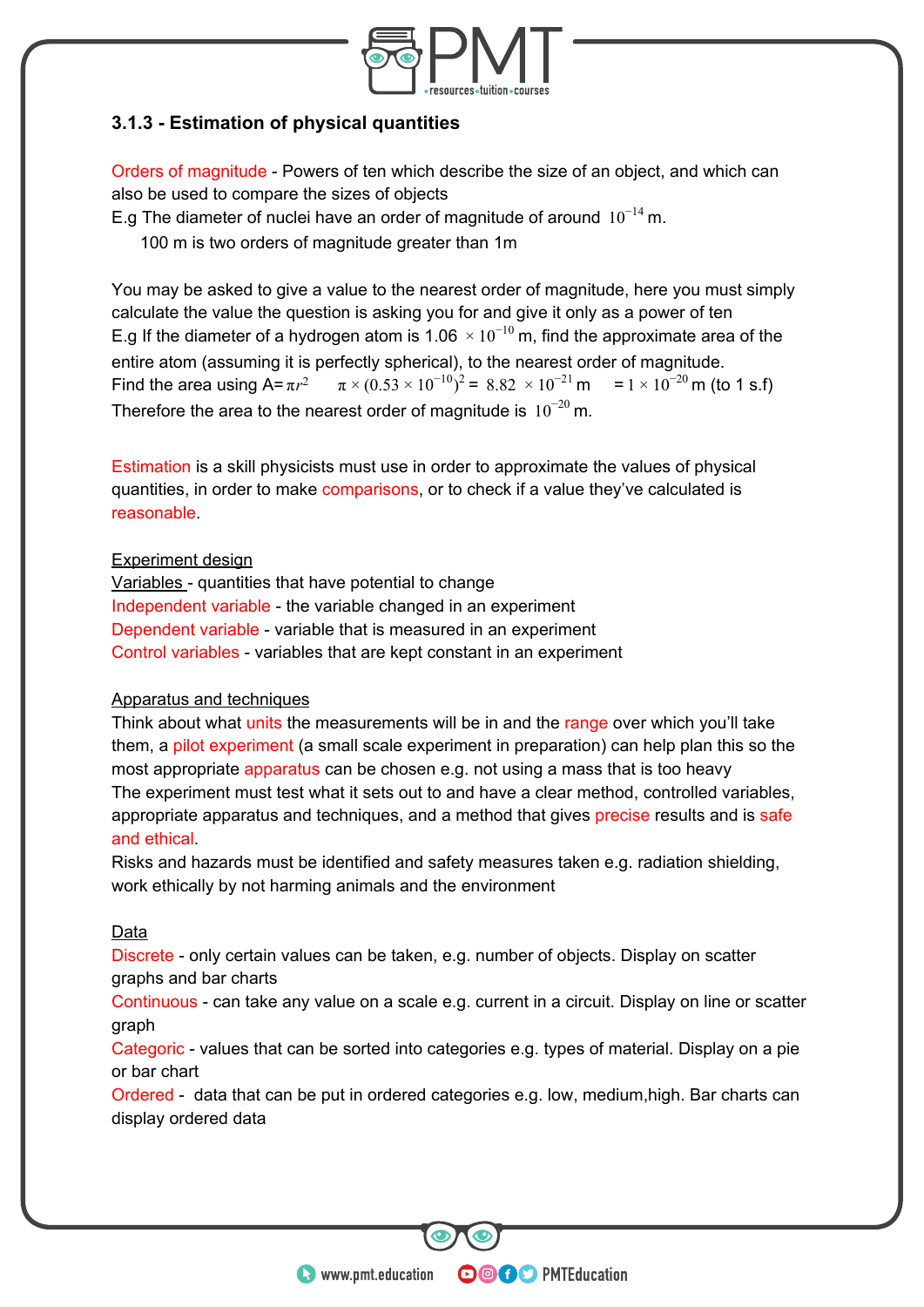

When data is displayed in a table the first column should be for the independent variable, the next n columns for n repeats of the dependent variable and the columns after that for processing the data e.g. calculations. The data within a column should be to the same number of significant figures. Quantitative data uses numbers whereas qualitative data is observed but not measured with a numerical value e.g. colour.

#### mean= *no*. *repeats sum of repeated measurements*

Anomalous results (results which don't fit the trend) should be ignored in calculating averages.

#### Graphs

Scatter graphs show correlation of data by putting a line of best fit through the points.

If two variables are positively correlated, it means that if one increases in value, so does the other.

 Whereas negative correlation means the opposite - if one variable increases the other decreases.

No correlation means there's no relationship between the variables



For lines of best fit on curved graphs draw a smooth curve with about half the points on either side of it (excluding any anomalous results). 2 variables may not be correlated but both affected by a third variable (correlation doesn't indicate causation) e.g. ice cream sales are positively correlated to suncream sales but temperature is the variable affecting them both

**OOOO** PMTEducation

**WWW.pmt.education**